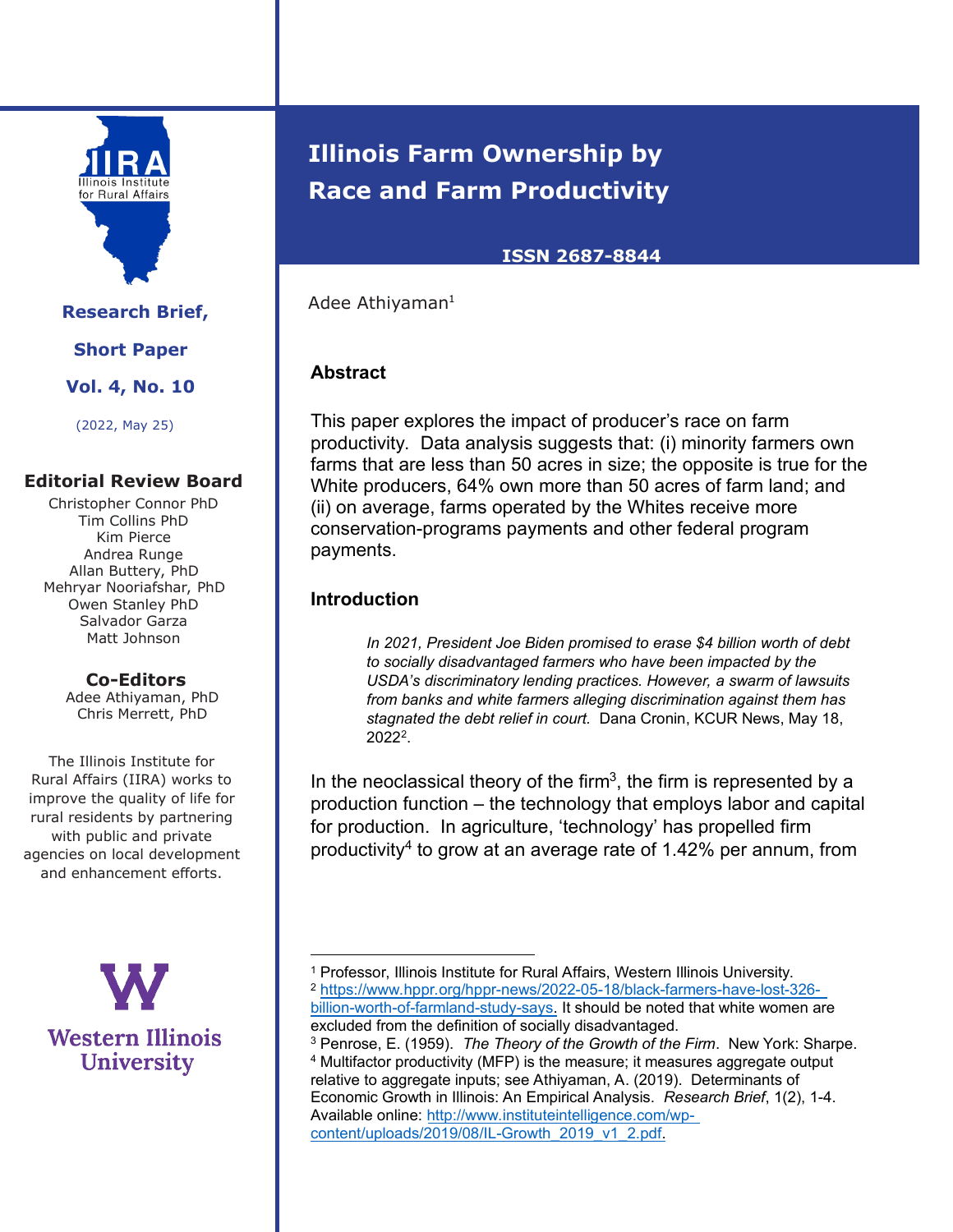1910-2007 5 . The question is whether this growth was shared by producers of all backgrounds, for example, White, Black, and Asian. The news story suggests that the answer is likely to be a "no". In the following pages we examine published data on Illinois agriculture to gain insights into the issue. If there is evidence that the race of the farmer impacts farm productivity, then we can theorize about race impacts on productivity and test propositions using a variety of data, including textual information.

### **Illinois Agriculture**

Table 1 highlights some of the attributes of Illinois farms. For example, of the 72,651 farms in the state, a majority are crop farms (73%) and each farm harvests around 427 acres of crops. The producers are predominantly White (98%) and male (71%). The modal age group of the producer is 55-64 and a majority have lived in the farm for 10 years or more.

 $\overline{a}$ 

<sup>5</sup> Alston, J. M. (2010). *Persistence Pays: U.S. Agricultural Productivity Growth and the Benefits from Public R&D Spending.* New York: Springer.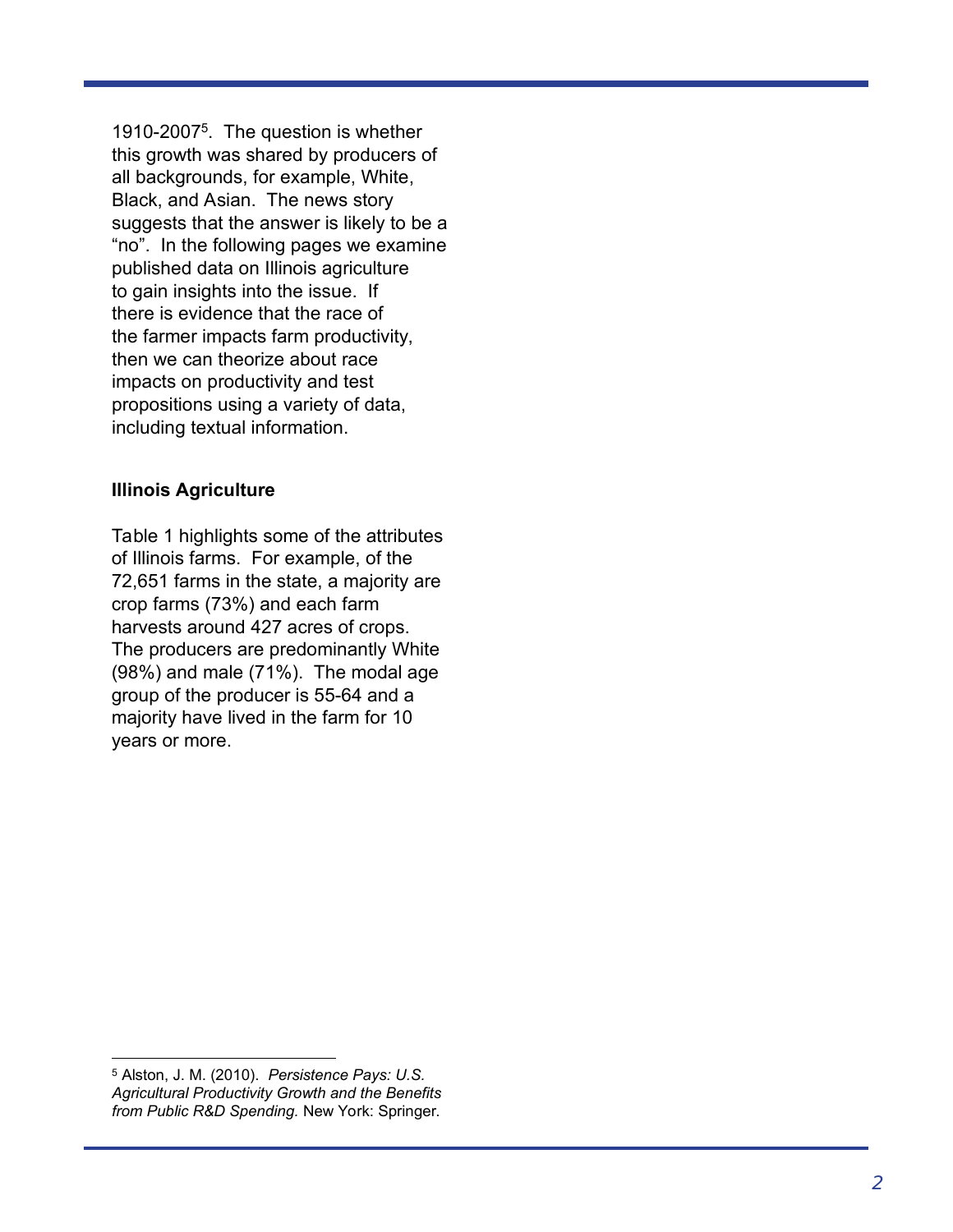|  |  |  |  | <b>Table 1: Illinois Farms: Salient Attributes</b> |
|--|--|--|--|----------------------------------------------------|
|--|--|--|--|----------------------------------------------------|

| <b>Attribute</b>                     | <b>Value</b>                    |
|--------------------------------------|---------------------------------|
|                                      |                                 |
| Total number of farms                | 72,651                          |
| <b>Total acres</b>                   | 27,006,288                      |
|                                      |                                 |
| Number of crop farms                 | 53,188                          |
| Cropland acres                       | 22,701,382                      |
| Total number of producers            | 118,141                         |
| Male<br>۰                            | 84,134                          |
| Female                               | 34,007                          |
|                                      |                                 |
| Place of residence – on farm         | 74,788 (63% of all producers)   |
| Primary Occupation - Farming         | 51,281 (43% of all producers)   |
| 10 years or more in present farm     | 88,287 (75% of total producers) |
|                                      |                                 |
| Producer Age                         |                                 |
| Under 25 years                       | 1,406                           |
| $25 - 34$                            | 8,452                           |
| 35-44                                | 12,764                          |
| 45-54                                | 19,959                          |
| 55-64                                | 32,986 (Modal value)            |
| 65-74<br>$\overline{\phantom{0}}$    | 26,087                          |
| 75 and Over                          | 14,763                          |
|                                      |                                 |
| <b>Producer Race</b>                 |                                 |
| White                                | 115,605 (98% of all producers)  |
| Hispanic<br>$\overline{\phantom{0}}$ | 934                             |
| African American                     | 229                             |
| Asian                                | 160                             |
|                                      |                                 |

**Note**: Data are from 2017 Census of Agriculture.

To explore farm productivity by race, we integrate data from the BEA, US Census of Agriculture and ACS Public Use Microdata Sample. Data are presented at two levels: macro analysis for all races, and meso or mid-tier analysis of productivity for each of the major racial divisions: White, African American, and Asian.

### *Macro Analysis*

Table 2 shows farm earnings for 2017 and 2020. In 2020, product sales posted a 0.4% increase over the 2017  $f$ iqures<sup>6</sup>; during the same period, government payments to farms increased by 371% - from \$540.5mil in 2017 to \$2.54bil in 2020<sup>7</sup> . Corporate

 $\overline{a}$ 

<sup>6</sup> Product sales growth for the nation's farms registered a 2% growth from 2017 to 2020.

<sup>&</sup>lt;sup>7</sup> For all US farms, government payments increased by 343%; from \$10.235bil in 2017 to \$45.29bil in 2020.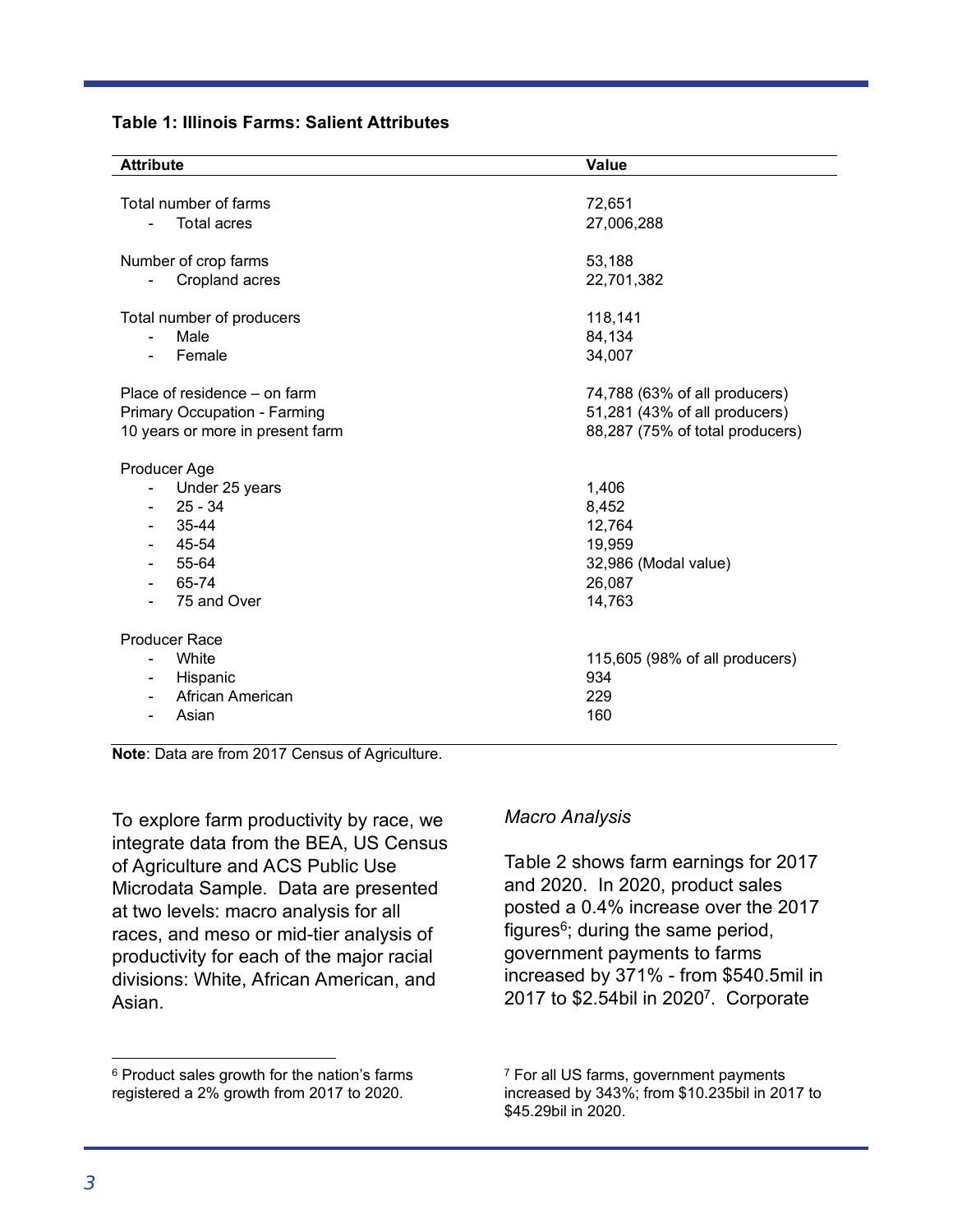farms gained the most; their net income increased by  $440\%$ , from 2017 to 2020 $^8$ .

|  |  | Table 2: Farm Earnings: 2017 and 2020 (See Appendix 1 for Variable Definitions) |  |
|--|--|---------------------------------------------------------------------------------|--|
|  |  |                                                                                 |  |

| <b>Description</b>                           | 2017             | 2020             |
|----------------------------------------------|------------------|------------------|
|                                              |                  |                  |
| <b>Cash from Product Sales +</b>             | \$16,184,696,000 | \$16,250,654,000 |
| Other income                                 | \$1,476,348,000  | \$3,887,102,000  |
| Government payments                          | \$540,517,000    | \$2,545,624,000  |
| Cash receipts and other income               | \$17,661,044,000 | \$20,137,756,000 |
| <b>Realized net income</b>                   | \$1,588,364,000  | \$4,989,091,000  |
| Plus: Value of inventory change              | \$387,341,000    | \$715,849,000    |
| Equals: Net income including corporate farms | \$1,975,705,000  | \$5,704,940,000  |
| Less: Net income of corporate farms          | \$135,210,000    | \$730,413,000    |
| Plus: Statistical adjustment                 | \$1,000          | \$9,000          |
| <b>Equals: Farm proprietors' income</b>      | \$1,840,496,000  | \$4,974,536,000  |
| Plus: Farm wages and salaries                | \$411,259,000    | \$431,411,000    |
| Plus: Farm supplements to wages and salaries | \$96,832,000     | \$126,742,000    |
| <b>Equals: Farm earnings</b>                 | \$2,348,587,000  | \$5,532,689,000  |

**Source**: BEA, Table SAINC45.

**Note**: +: Consist of the gross revenue received by farmers from the sale of crops, livestock, and livestock products and of the value of defaulted loans made by Commodity Credit Corporation (CCC) and secured by crops.

Table 3 highlights production costs for the 2017 and 2020 time periods; the ACGRs were computed using data for the 1969-2020 time period (Appendix 2). Overall, production expenses grew at a compound rate of 4% per annum; product sales grew at a rate of 3% and other income at 5%. If farm productivity is conceptualized as total output over total inputs, that is,

$$
\frac{Y}{(I+L+K)}
$$

 $\overline{a}$ 

where, *Y* = gross output, *I* = intermediate input,  $L =$  labor, and  $K =$ capital input, then productivity increased from 1.16 in 2017 to 1.29 in 2020<sup>9</sup>.

Partial productivity indices for labor and intermediate inputs are:

*PP*<sub>Labor,2017</sub> = 
$$
\frac{Y}{L} = 13.68
$$
 and  
\n*PP*<sub>Labor,2020</sub> =  $\frac{Y}{L} = 16.13$ ;  
\n*PP*<sub>I,2017</sub> =  $\frac{Y}{I} = 1.32$  and  
\n*PP*<sub>I,2020</sub> =  $\frac{Y}{I} = 1.49$ .

<sup>9</sup> This is a proxy for TFP or total factor productivity; not all metrics for K are included in the analysis.

<sup>8</sup> US corporate farms gained 240% in income from 2017 to 2020.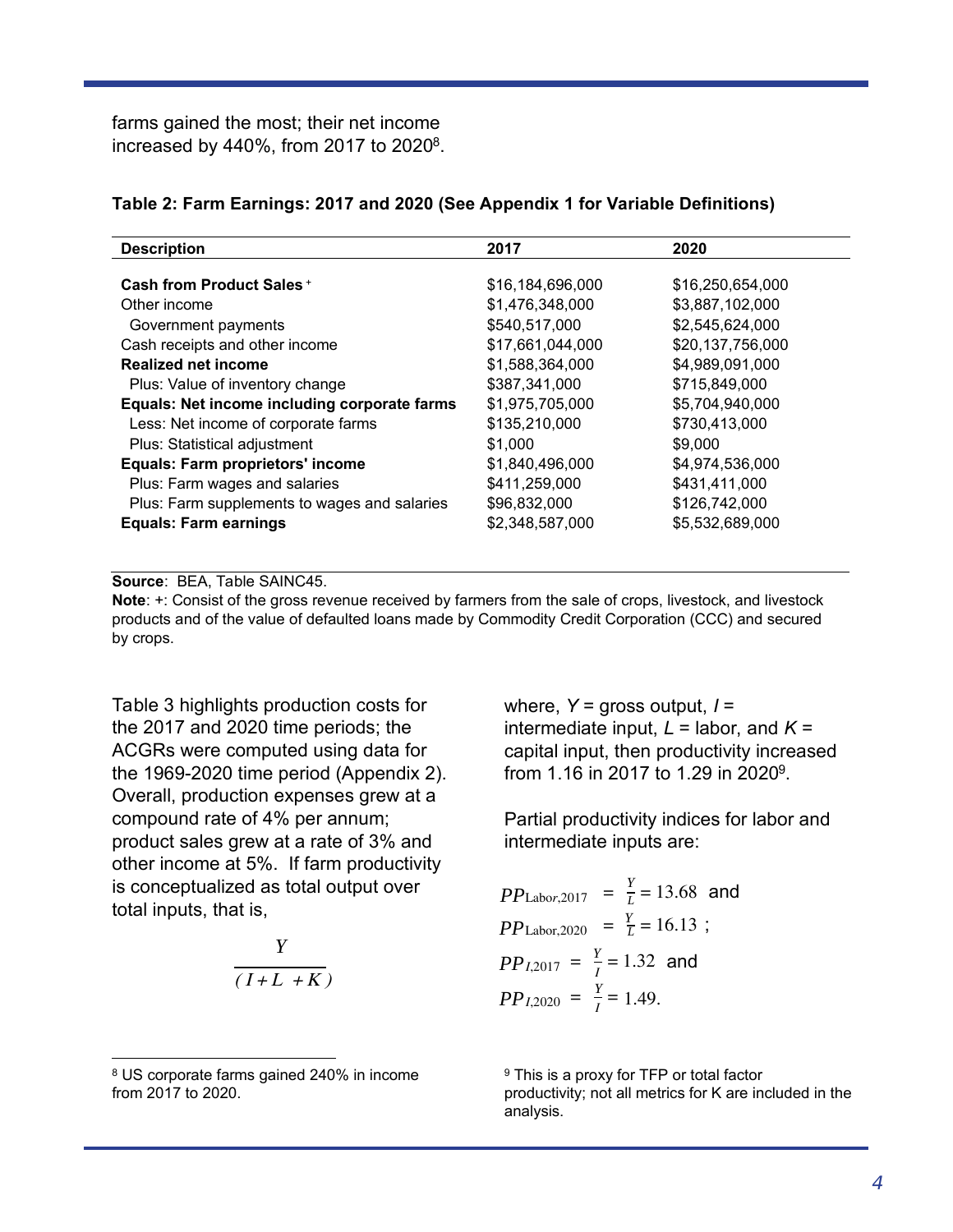| <b>Description</b>            | 2017         | 2020         | <b>ACGR</b> |
|-------------------------------|--------------|--------------|-------------|
|                               |              |              |             |
| Production expenses           | \$16,072,680 | \$15,148,665 | 4%          |
| Feed purchased                | \$1,000,000  | \$788,720    | 2%          |
| Livestock purchased           | \$490.418    | \$600,663    | $1\%$       |
| Seed purchased                | \$2,020,000  | \$1,824,506  | 6%          |
| Fertilizer and lime           | \$2,850,000  | \$3,056,120  | 5%          |
| Petroleum products purchased  | \$543,802    | \$501,163    | 3%          |
| Hired farm labor expenses     | \$695,715    | \$741.848    | 3%          |
| All other production expenses | \$8,472,745  | \$7,635,645  | 4%          |

#### **Table 3: Production Expenses, 2017 and 2020; ACGRs are for 1969-2020**

# **Source**: BEA, Table SAINC45.

In summary, government financial assistance played a major role in boosting overall farm productivity in 2020.

#### *Meso Analysis*

Majority of non-whites own farms that are less than 50 acres in size; for example, 63% of African Americans, 60% of Asians, and 90% of Pacific Islanders own less than 50 acres. The opposite is true for the Whites, 64% own more than 50 acres (Table 4). This disparity in farm size among races is reflected in farm outputs; a typical, minority farm gross less than \$10,000 in sales, including government assistance (Tables 4 and 5).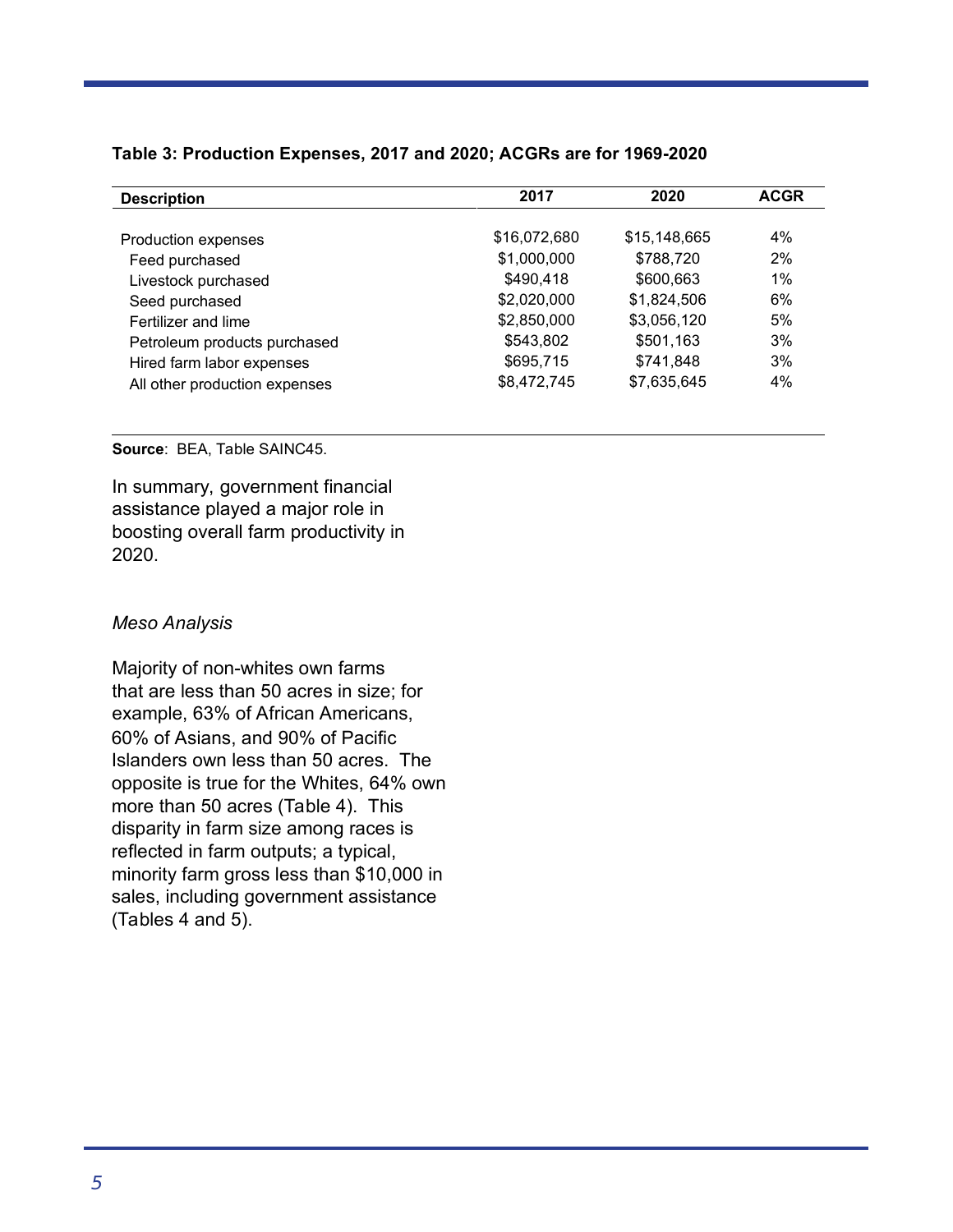| <b>Attribute</b>                       | American<br>Indian | Asian          | <b>African</b><br>American | <b>Pacific</b><br><b>Islander</b> | White       |
|----------------------------------------|--------------------|----------------|----------------------------|-----------------------------------|-------------|
| Number of farms                        | 105                | 128            | 156                        | 21                                | 72,299      |
| Size (acres):                          |                    |                |                            |                                   |             |
| $1 - 9$<br>$\blacktriangleright$       | 22(21%)            | 20(16%)        | 52(33%)                    | 3(14%)                            | 7,913(11%)  |
| $10 - 49$<br>$\blacktriangleright$     | 40(38%)            | 57(44%)        | 47(30%)                    | 16(76%)                           | 17,800(25%) |
| 50-179<br>$\blacktriangleright$        | 30(29%)            | 29(23%)        | 28(18%)                    | 2(10%)                            | 19,114(26%) |
| 180-499<br>$\blacktriangleright$       | 3(3%)              | 8(6%)          | 17(11%)                    | 0                                 | 12,223(17%) |
| $500 +$<br>$\blacktriangleright$       | 10(9%              | 14(11%)        | 12(8%)                     | 0                                 | 15,249(21%) |
| Ownership:                             |                    |                |                            |                                   |             |
| Owned<br>$\blacktriangleright$         | 101                | 124            | 142                        | 15                                | 66,294      |
| Economic Class:                        |                    |                |                            |                                   |             |
| $<$ \$1,000<br>$\blacktriangleright$   | 26(25%)            | 29(23%)        | 38(24%)                    | 8(38%)                            | 6,861(9%)   |
| \$1000-2499<br>$\blacktriangleright$   | 12(11%)            | 8(6%)          | 25(16%)                    | 1(5%)                             | 7,023(10%)  |
| \$2500-4999<br>$\blacktriangleright$   | 16(15%)            | 28(22%)        | 11(7%)                     | 0                                 | 7,156(10%)  |
| \$5000-9999<br>$\blacktriangleright$   | 22(21%)            | 11(8%)         | 20(13%)                    | 7(33%)                            | 7,718(11%)  |
| \$10000-24999<br>$\blacktriangleright$ | 8(8%)              | 14(11%)        | 15(10%)                    | 1(5%)                             | 7,954(11%)  |
| \$25000-49999<br>$\blacktriangleright$ | 4(4%)              | 6(5%)          | 17(11%)                    | 4(19%)                            | 5,580(8%)   |
| \$50000+<br>$\blacktriangleright$      | 17(16%)            | 32(25%)        | 30(19%)                    | 0                                 | 30,007(41%) |
| <b>Commodity Credit</b>                |                    |                |                            |                                   |             |
| Corp. Loans                            | 0                  | $\overline{4}$ | $\mathbf 0$                | 0                                 | 959         |
| Cons. Reserve <sup>1</sup>             | 30                 | 31             | 21                         | 3                                 | 25,288      |
| <b>Other Fed Payments</b>              | 28                 | 36             | 32                         | $\overline{2}$                    | 39,623      |
| Legal Type:                            |                    |                |                            |                                   |             |
| Household                              | 105                | 120            | 144                        | 21                                | 68,218      |
| Ltd. Co.                               | 9                  | 11             | 15                         | 0                                 | 2,473       |
| # of Households <sup>2</sup>           |                    |                |                            |                                   |             |
| one                                    | 98                 | 98             | 129                        | 20                                | 54,754      |
| More than one<br>L,                    | $\overline{7}$     | 30             | 27                         | 1                                 | 17,545      |

### **Table 4: White versus Minority Producers: Farm Characteristics**

**Note**: 1 = Conservation reserve, Wetland reserve, Farmable wetlands, or Conservation reserve enhancement programs payments;

2 = Farms by number of households sharing in net income of operations.

**Source**: 2017 Census of Agriculture.

Table 5 shows the average "other income" receipts for farms owned and/or operated by different races. On

average, farms operated by the Whites received more conservation-programs payments and other types of federal program payments. Farms run by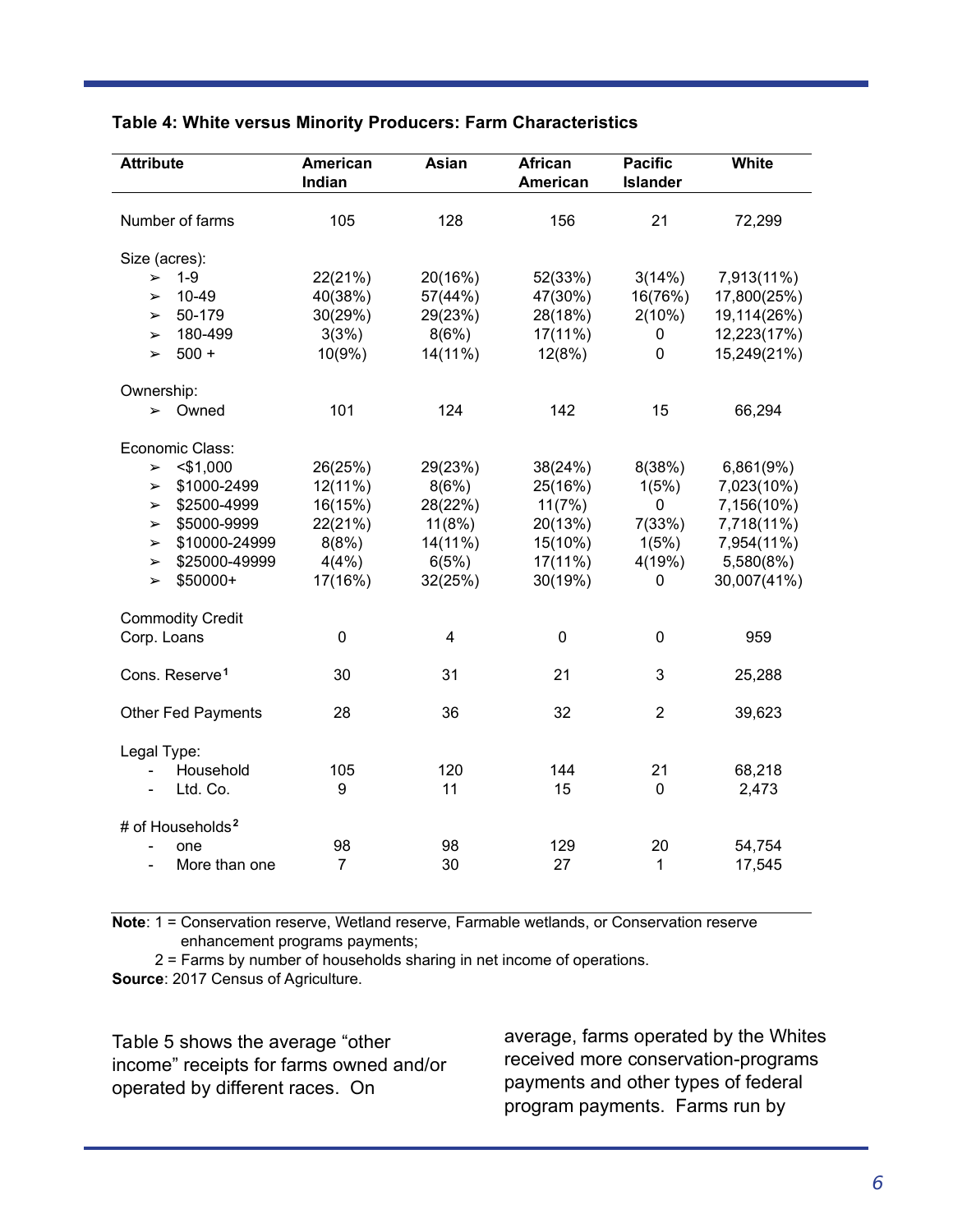Asians had the highest average Commodity Credit Corp. loans. Overall, African Americans had the least amount

of conservation program payments and 44% less than the Whites in other federal farm program payments.

|                                                                                                                               | American<br>Indian | Asian   | African<br>Americans | <b>Pacific</b><br>Islanders | White   |
|-------------------------------------------------------------------------------------------------------------------------------|--------------------|---------|----------------------|-----------------------------|---------|
| CCC loan assistance                                                                                                           | 0                  | \$8.578 | 0                    | 0                           | \$1,576 |
| Conservation Reserve, Wetlands Reserve,<br>Farmable Wetlands, or Conservation Reserve<br><b>Enhancement Programs payments</b> | \$1,305            | \$1,156 | \$1,058              | ΝA                          | \$1,984 |
| Other Federal farm program payments                                                                                           | \$610              | \$3,133 | \$2,929              | ΝA                          | \$5,201 |

#### **Table 5: Other Farm Income Classified by Producers' Race: Average Values**

**Note**: NA = Not Available.

Although farm productivity data for races are unavailable<sup>10</sup>, it is possible to gain some insights into farm productivity using concepts from the strategy literature<sup>11</sup>. Think of each farm as receiving a cost function on entry and there is causal ambiguity as to what factors of production drive farm success. I contend that a college educated producer should have the necessary skills to gain access to information on costs of inputs and selling prices of outputs, and thus would overcome any causal ambiguity related to productivity<sup>12</sup>. Now the question becomes, how is human capital distributed across the races.

<sup>12</sup> Athiyaman, A. (2019). Determinants of Sustainability and Human Capital. Research Data from the ACS Public Use Microdata Sample, 2020, were used to address the question<sup>13</sup>. Self-employed persons in agriculture were the unit of analysis. Only two racial groups were represented: Asian and White. As shown in Table 6, a majority of selfemployed, Asian producers had less than high school education. In contrast, 60% of White farmers, both male and female, had at least some college education and 34% of the collegeeducated had agriculture degrees. This suggests that minority producers lag behind White producers on productivity.

I

<sup>10</sup> 2017 Census of Agriculture doesn't provide information to estimate farm productivity by producer's race. In fact, as far as I am aware, there is little or no published data on the subject. <sup>11</sup> See Andres, K. R. (1971). *The Concept of Corporate Strategy*. Homewood, IL: Dow Jones Irwin.

Brief, 1(6), 1-20. Available online: http://www.instituteintelligence.com/wpcontent/uploads/2019/08/HumanCapital\_IL\_v1 6.pdf.

<sup>&</sup>lt;sup>13</sup> The analysis was limited to Illinois; a total of 420 records representing 27,636 cases were used in the analysis.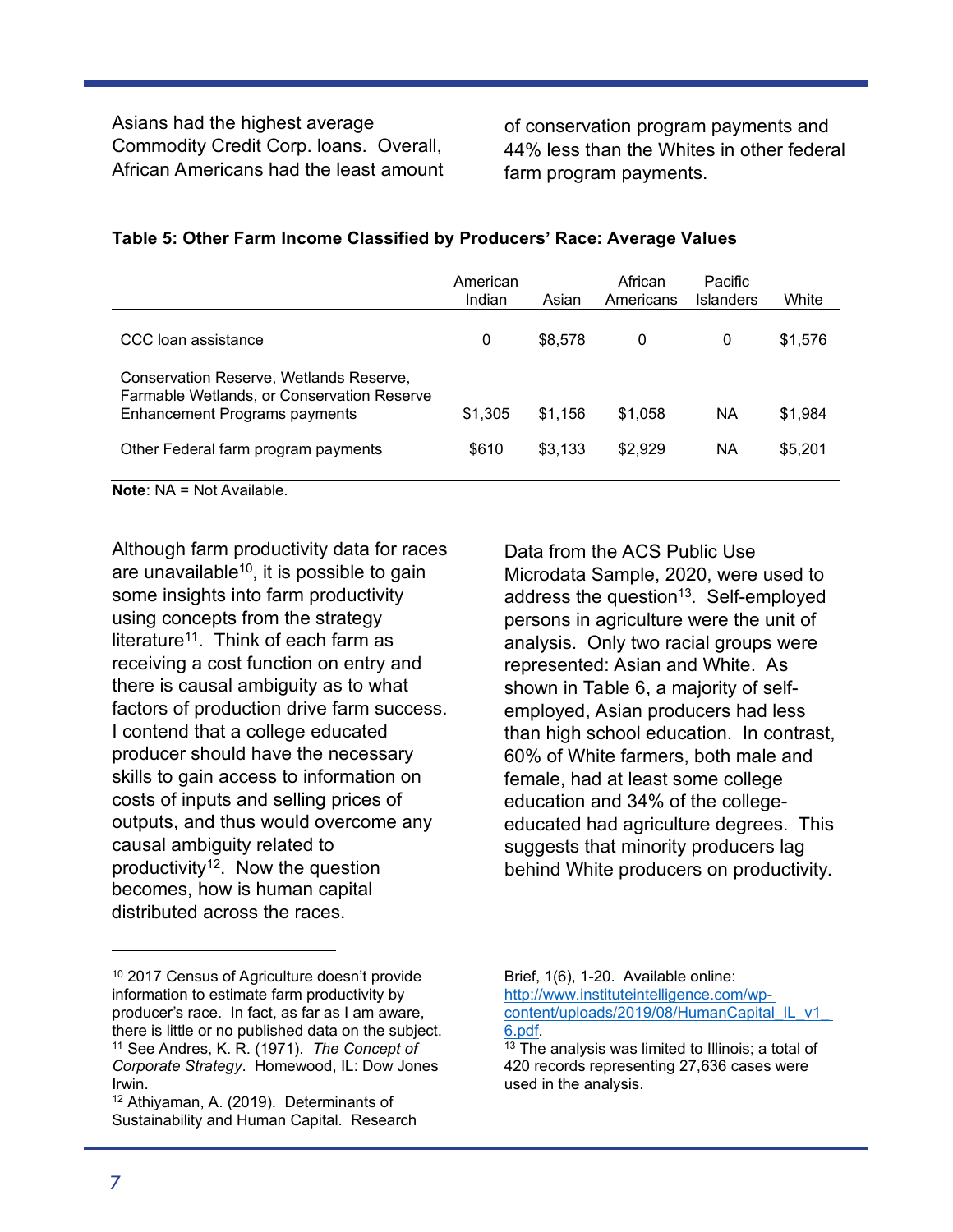| Race                    | <b>Level of Education</b>    | %   |  |
|-------------------------|------------------------------|-----|--|
| Asian, Male (N=240)     | Less than high school        | 59  |  |
|                         | High school diploma          | 41  |  |
| White, Male (N=23,006)  | Less than high school        | 5%  |  |
|                         | High school diploma          | 34% |  |
|                         | Some college                 | 17% |  |
|                         | Associate degree             | 18% |  |
|                         | Bachelor's degree and higher | 25% |  |
| White, Female (N=3,027) | Less than high school        | 5%  |  |
|                         | High school diploma          | 36% |  |
|                         | Some college                 | 29% |  |
|                         | Associate degree             | 15% |  |
|                         | Bachelor's degree and higher | 15% |  |

#### **Table 6: Human Capital: Asian and White Self-Employed in Agriculture**

### **Summary and Conclusion**

This paper explores variations in agricultural productivity among Illinois farmers of different races. Data from the 2017 Census of Agriculture, BEA, and ACS PUMS were used to gain insights into the topic. Results of data analysis suggest that:

- 1. Of the 72,651 farms in the state, a majority are crop farms (73%); the producers are predominantly White (98%) and male (71%);
- 2. Majority of minority, non-white farmers own farms that are less than 50 acres in size; the

opposite is true for the Whites, 64% own more than 50 acres of farm land;

- 3. On average, farms operated by Whites receive more conservation-programs payments and other federal program payments;
- 4. African Americans receive the least amount of conservation program payments and 44% less payments than Whites of all other federal farm program payments, and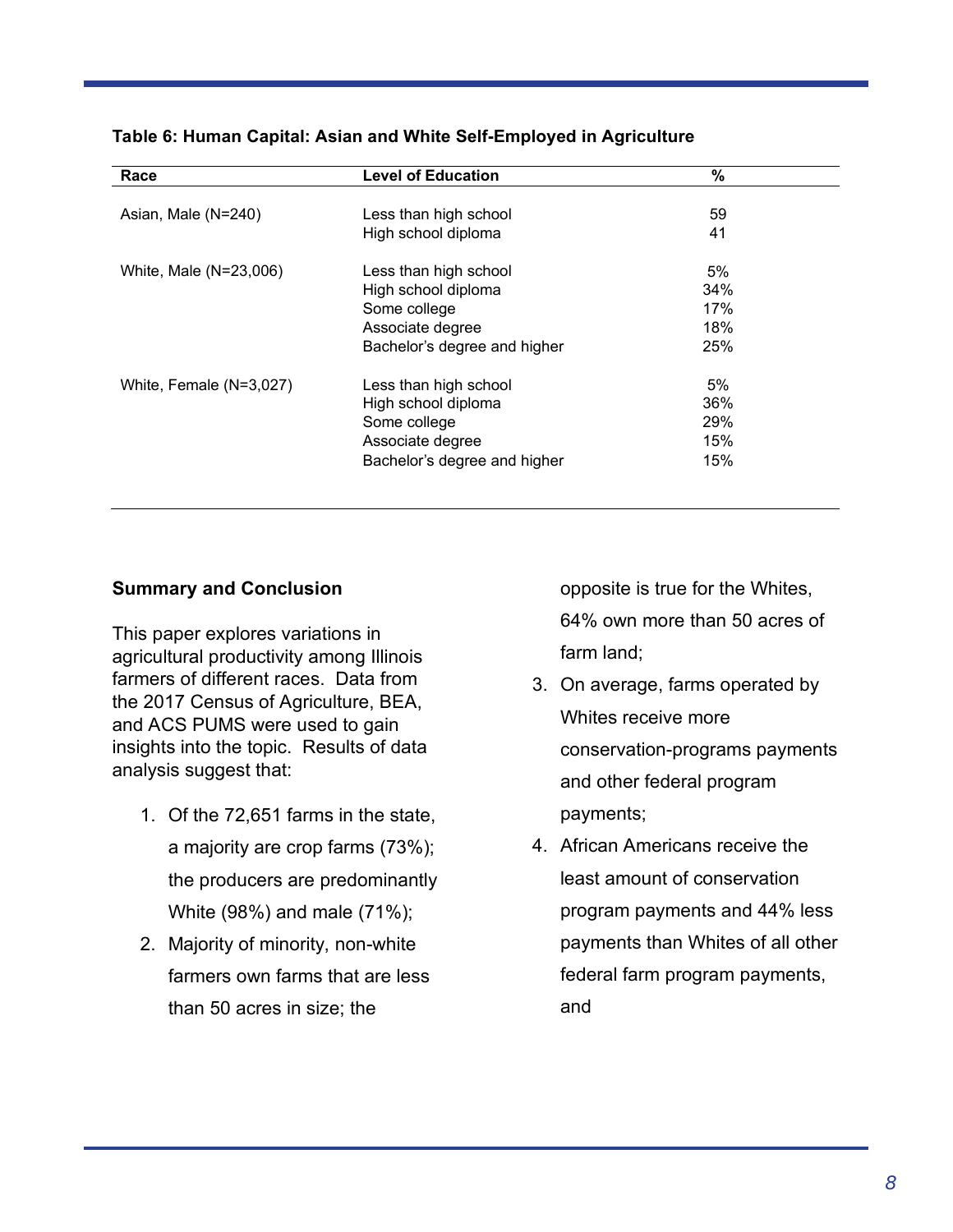5. Human capital is low among minority farmers; a majority of self-employed, Asian farmers (producers) has less than a high school education; in contrast, 60% of White farmers, both male and female, has at least some college education.

Lack of data on minority farmers is a major constraint to learn about the impact of producer's race on farm mipact of producct strace of families.<br>productivity, econometrically. We know that farm size and agricultural income are lower for African Americans, Asians, and other minorities. We also know that human capital is a determinant of productivity and that the level of education is lower among minorities. Other than these correlates, nothing could be said about systemic barriers such as racial bias that could nullify the impact of, for example, knowledge, skills, and assets of racial minorities on business success. Research is needed to fill this gap in knowledge.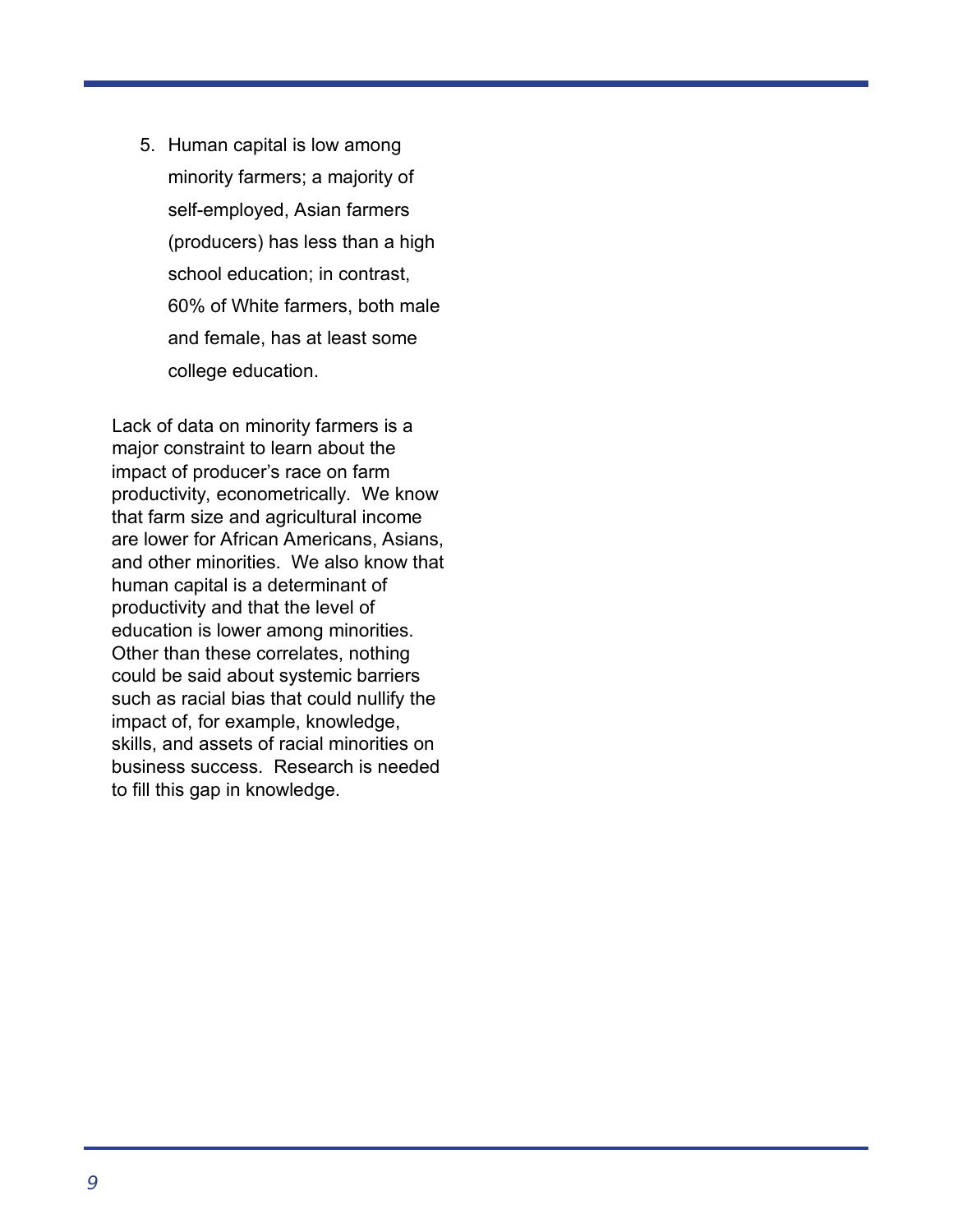# **Appendix 1: Income and Production Expenses: Key Variables and their Definitions**

| Variable                     | <b>Definition</b>                                                                                                                                                                                                                                                                                                                                                                                                                                                                              |
|------------------------------|------------------------------------------------------------------------------------------------------------------------------------------------------------------------------------------------------------------------------------------------------------------------------------------------------------------------------------------------------------------------------------------------------------------------------------------------------------------------------------------------|
| Cash receipts from marketing | Consist of the gross revenue received by farmers from the sale of<br>crops, livestock, and livestock products and of the value of defaulted<br>loans made by Commodity Credit Corporation (CCC) and secured by<br>crops.                                                                                                                                                                                                                                                                       |
| Government payments          | Federal government payments to farm operators consist of deficiency<br>payments under price support programs for specific commodities,<br>disaster payments, conservation payments, and direct payments to<br>farmers under federal appropriations legislation. The estimates of<br>government payments are based on USDA national and state estimates<br>of direct government payments.                                                                                                       |
| Production expenses          | Farm production expenses consist of purchases of feed, livestock and<br>poultry, seed, fertilizer, agricultural chemicals and lime, and petroleum<br>products; labor expenses; machinery rental and custom work; animal<br>health costs; and all other expenses including depreciation. BEA adjusts<br>the USDA state estimates of production expenses to account for<br>methodological differences in the treatment of depreciation and to<br>conform to BEA definitions and classifications. |
| Value of inventory change    | The value of inventory change is the estimated value of the net change<br>in the farm inventories of livestock and crops that are held for sale<br>during a given calendar year. This estimate is added to the estimate of<br>realized net income so that the estimate of farm proprietors' income for<br>a given year will include only the farm income from production during<br>that year, or from "current" production.                                                                    |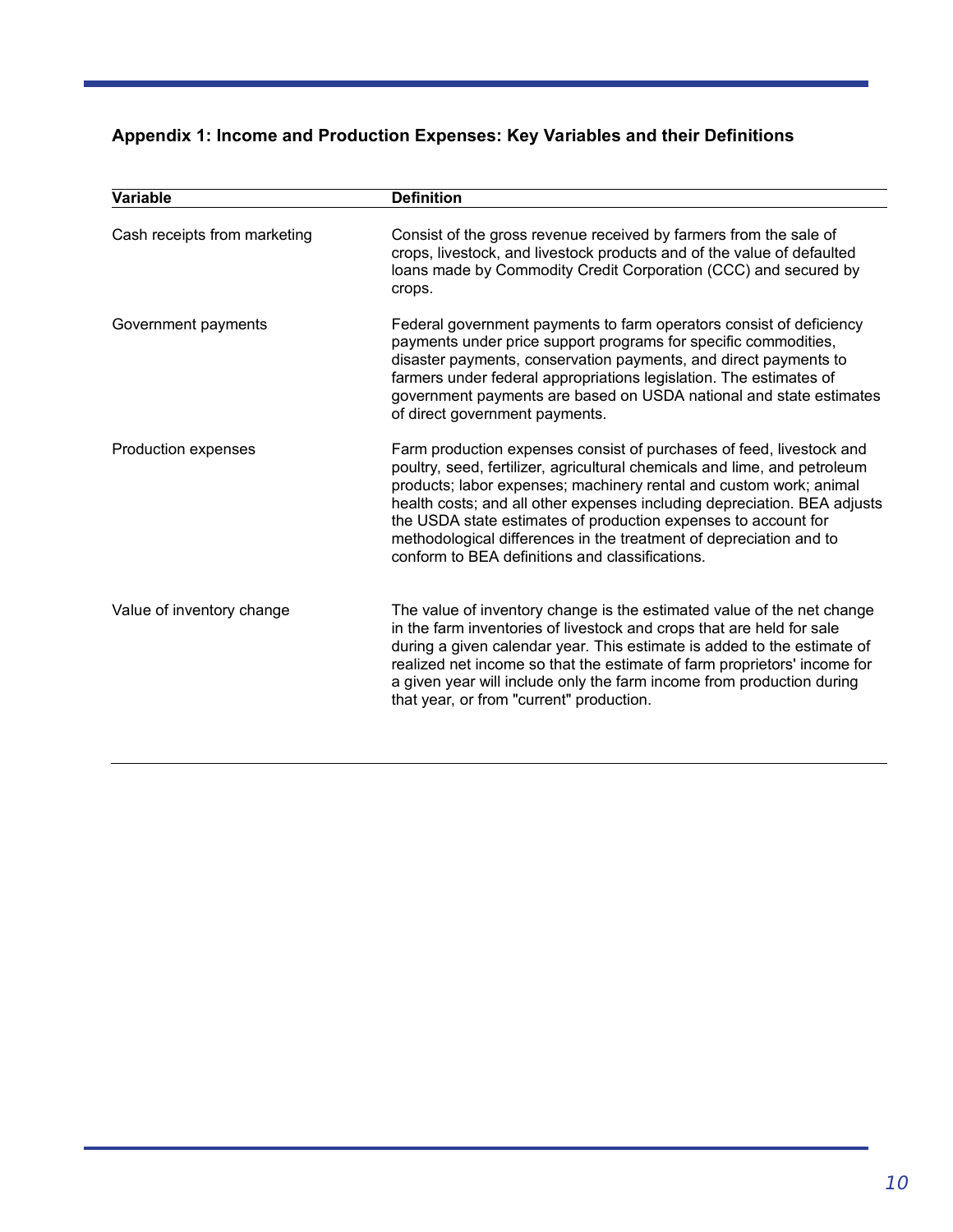| <b>Description</b>                                  | ACGR (1969-2020) |
|-----------------------------------------------------|------------------|
| Cash receipts from marketing                        | 3%               |
| Cash receipts: Livestock and products               | 1%               |
| Meat animals and other livestock                    | 1%               |
| Cattle and calves                                   | 1%               |
|                                                     | 2%               |
| Hogs and pigs                                       | 1%               |
| Sheep and other livestock                           |                  |
| Dairy products                                      | 1%               |
| Poultry and poultry products                        | 2%               |
| Cash receipts: Crops                                | 4%               |
| Total grains                                        | 4%               |
| Corn                                                | 4%               |
| Oats                                                | $-2%$            |
| Sorghum                                             | 4%               |
| Wheat                                               | 3%               |
| Soybeans                                            | 4%               |
| Other grains                                        | 3%               |
| Hay, silage, etc.                                   | 4%               |
| Fruits and nuts                                     | 2%               |
| Forest and maple products                           | NA.              |
| Tobacco                                             | <b>NA</b>        |
| Cotton                                              | <b>NA</b>        |
| Other crops                                         | 4%               |
| Other income                                        | 5%               |
| Government payments                                 | 5%               |
| Imputed and miscellaneous income received           | 6%               |
| Production expenses                                 | 4%               |
| Feed purchased                                      | 2%               |
| Livestock purchased                                 | 1%               |
| Seed purchased                                      | 6%               |
| Fertilizer and lime (incl. ag. chemicals 1978-fwd.) | 5%               |
| Petroleum products purchased                        | 3%               |
| Hired farm labor expenses                           | 3%               |
| All other production expenses                       | 4%               |
| Value of inventory change                           | <b>NA</b>        |
| Value of inventory change: livestock                | 1%               |
| Value of inventory change: crops                    | <b>NA</b>        |
| Value of inventory change: materials and supplies   | NA               |
| Derivation of farm proprietors' income and earnings | <b>NA</b>        |
| Cash receipts and other income                      | 4%               |
| Less: Production expenses                           | 4%               |
| Equals: Realized net income                         | 3%               |
| Plus: Value of inventory change                     | NA               |
| Equals: Net income including corporate farms        | 4%               |
|                                                     |                  |

# **Appendix 2: Annual Compound Growth Rates: Income and Production Expenses**